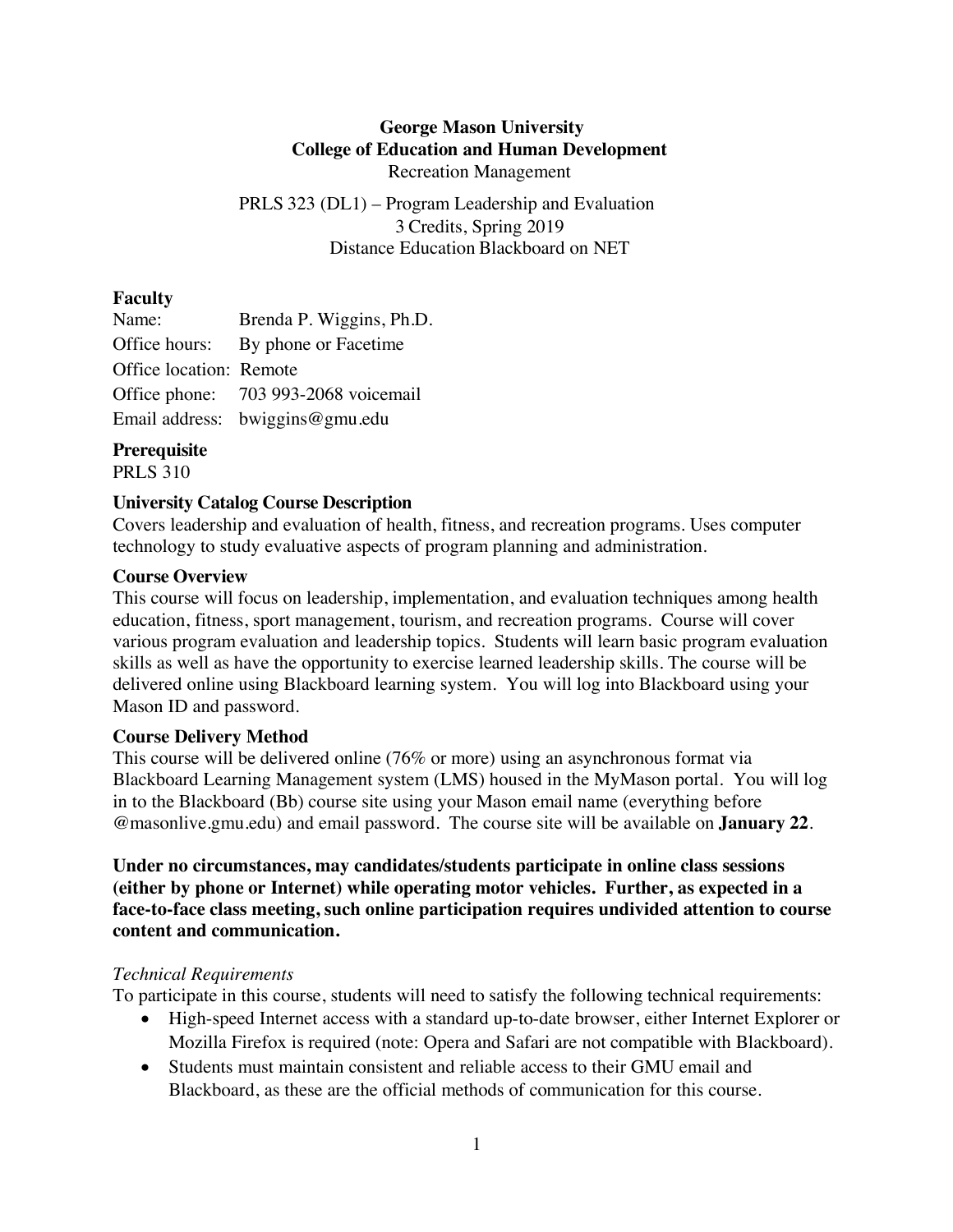- Students will need a headset microphone for use with the Blackboard Collaborate web conferencing tool. [Delete this sentence if not applicable.]
- Students may be asked to create logins and passwords on supplemental websites and/or to download trial software to their computer or tablet as part of course requirements.
- The following software plug-ins for PCs and Macs, respectively, are available for free download: [Add or delete options, as desire.]
	- o Adobe Acrobat Reader: https://get.adobe.com/reader/
	- o Windows Media Player:
	- o https://support.microsoft.com/en-us/help/14209/get-windows-media-player
	- o Apple Quick Time Player: www.apple.com/quicktime/download/

# *Expectations*

• Course Week:

Because asynchronous courses do not have a "fixed" meeting day, our week will start on [**Tuesday**], and finish on [**Monday by 11:59p.m.**].

• Log-in Frequency:

Students must actively check the course Blackboard site and their GMU email for communications from the instructor, class discussions, and/or access to course materials at least [2] times per week.

• Participation:

Students are expected to actively engage in all course activities throughout the semester, which includes viewing all course materials, completing course activities and assignments, and participating in course discussions and group interactions.

• Technical Competence:

Students are expected to demonstrate competence in the use of all course technology. Students who are struggling with technical components of the course are expected to seek assistance from the instructor and/or College or University technical services.

• Technical Issues:

Students should anticipate some technical difficulties during the semester and should, therefore, budget their time accordingly. Late work will not be accepted based on individual technical issues.

• Workload:

Please be aware that this course is **not** self-paced. Students are expected to meet *specific deadlines* and *due dates* listed in the **Class Schedule** section of this syllabus. It is the student's responsibility to keep track of the weekly course schedule of topics, readings, activities and assignments due.

• Instructor Support:

Students may schedule a one-on-one meeting to discuss course requirements, content or other course-related issues. Those unable to come to a Mason campus can meet with the instructor via telephone or web conference. Students should email the instructor to schedule a one-on-one session, including their preferred meeting method and suggested dates/times.

• Netiquette:

The course environment is a collaborative space. Experience shows that even an innocent remark typed in the online environment can be misconstrued. Students must always re-read their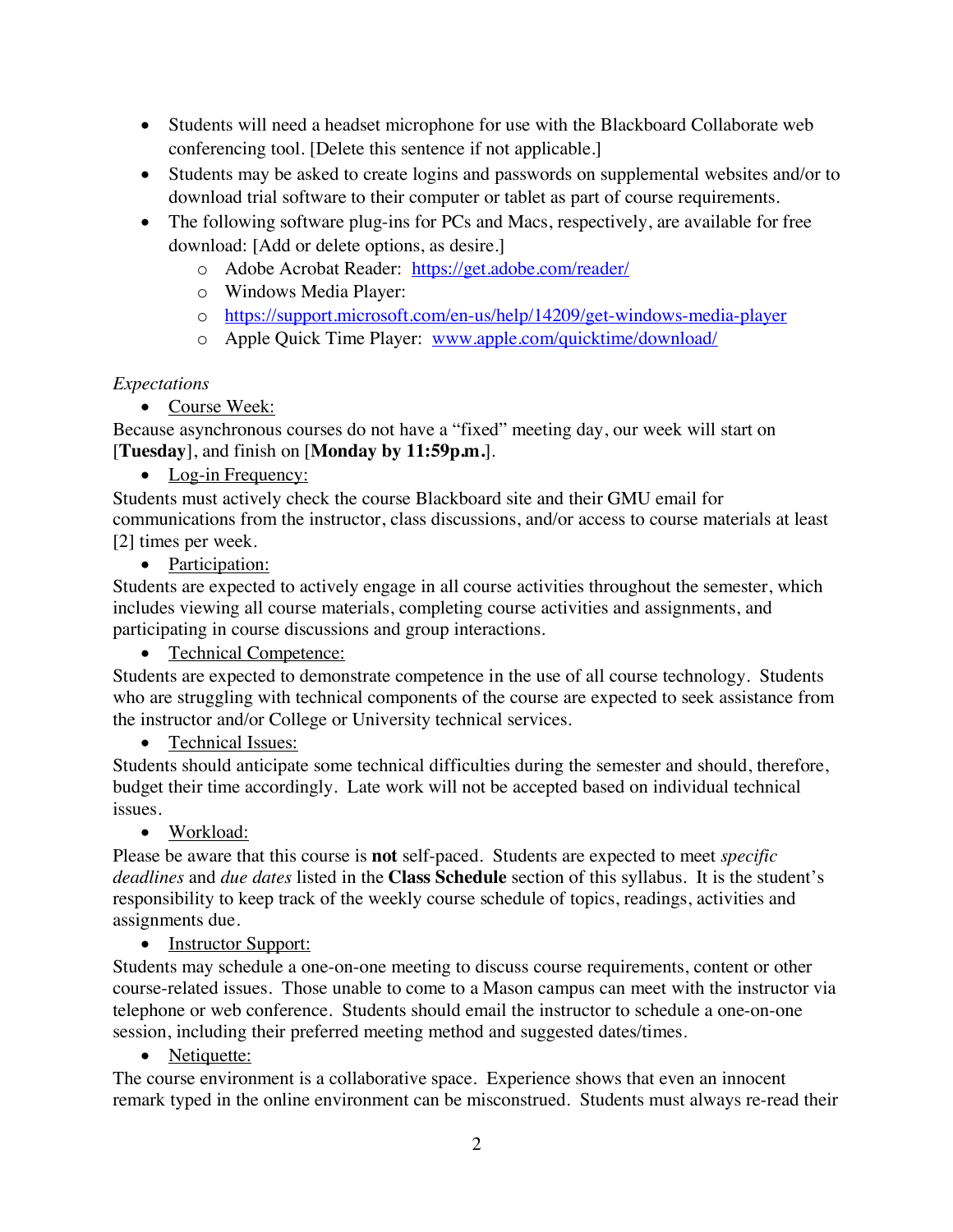responses carefully before posting them, so as others do not consider them as personal offenses. *Be positive in your approach with others and diplomatic in selecting your words*. Remember that you are not competing with classmates, but sharing information and learning from others. All faculty are similarly expected to be respectful in all communications.

• Accommodations:

Online learners who require effective accommodations to insure accessibility must be registered with George Mason University Disability Services.

#### **Objectives**

This course is designed to enable students to do the following:

Complete a plan and design for a recreation, sport management or tourism program Determine schedules for those programs Create promotional materials for programs Set up and analyze a budget and determine pricing for programs Implement programs, including appropriate qualitative and quantitative evaluation Critically analyze your own and other programs Demonstrate effective leadership and group processing skills

#### **Professional Standards**

Further, upon completion of this course, students will meet the following professional accreditation standards from the 2013 Council on Accreditation of Parks, Recreation, and Tourism Related Professions (COAPRT) standards met:

7.02 Students graduating from the program shall be able to demonstrate the ability to design, implement, and evaluate services that facilitate targeted human experiences and that embrace personal and cultural dimensions of diversity.

## **Required Texts**

Jordan, D. J., & Ramsing, R. (2017). *Leadership in Leisure Services: Making a Difference* (4<sup>th</sup> ed.). Urbana, IL: Sagamore Venture Publishing LLC.

Henderson, K. A., & Bialeschki, M. (2010). *Evaluating Leisure Services: Making Enlightened Decisions (3rd ed.).* State College, PA: Venture Publishing, Inc.

Additional articles may be posted on Blackboard.

| <b>Course Performance Evaluation</b>                                                  | Points |
|---------------------------------------------------------------------------------------|--------|
| Collect Data at Baskets and Bunnies (Burke Lake)<br><b>Survey: Saturday, April 20</b> | 20     |
| Evaluation of Collected Date                                                          | 20     |
| Leadership Meeting Visit and Evaluation Matrix                                        | 10     |
| <b>Discussion Board Participation</b>                                                 | 10     |
| Test 1 (Leadership in Leisure Services)                                               | 20     |
| Test 2 (Evaluating Leisure Services)                                                  | 20     |
|                                                                                       | 100    |

Students are expected to access and complete all examinations as scheduled on Blackboard.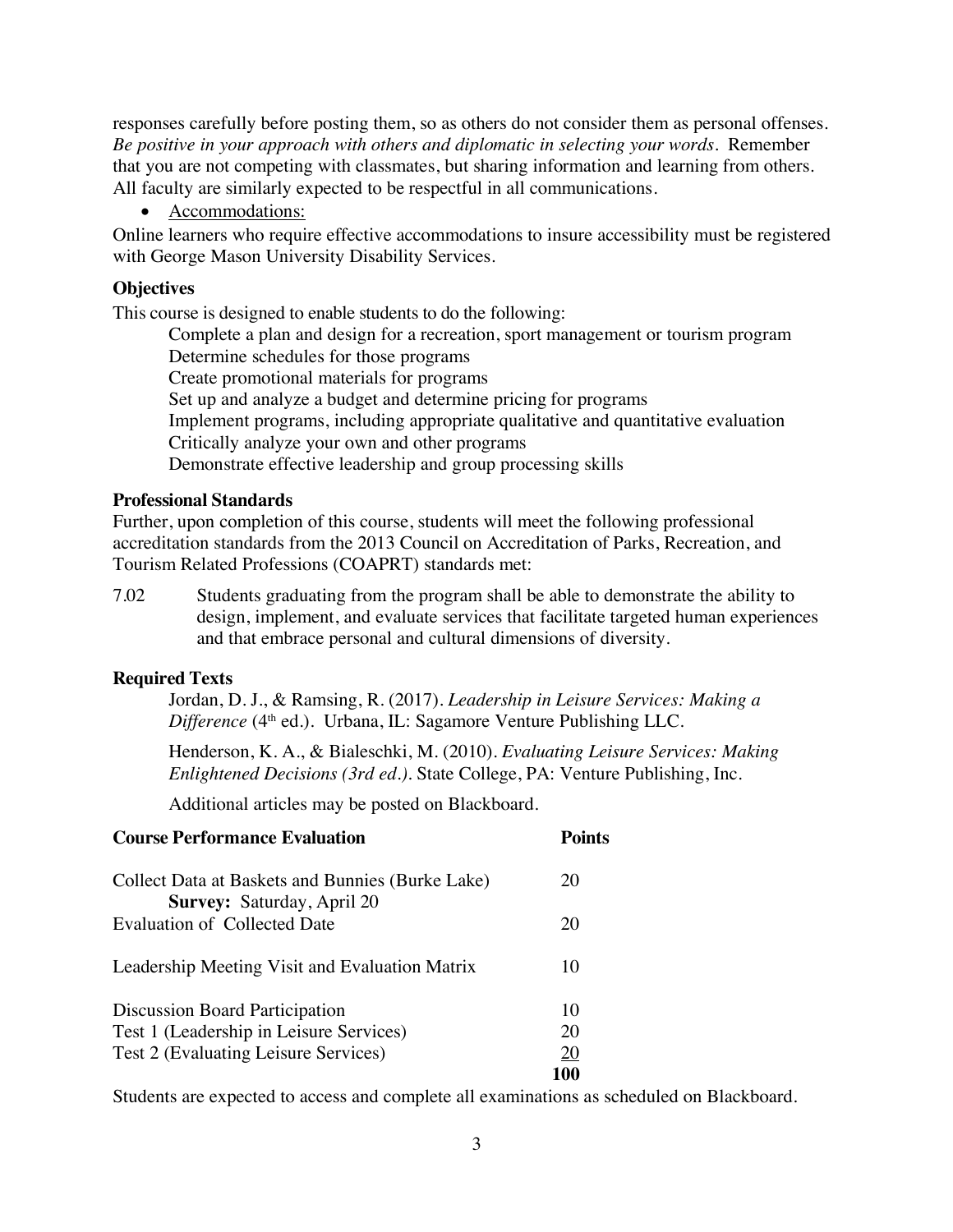# **Course Performance Evaluation**

**Collect Data (***Face to Face***):** Students will come to Burke Lake Park (https://www.fairfaxcounty.gov/parks/burkelakepark/) the day on **Saturday, April 20** for three hours to collect data at this annual event.

**Evaluation of Collected Data:** Assess data in the form of a presentation that can be distributed to Fairfax County Park Authority officials.

**Community Meeting Visit and Evaluation (See Rubric below at the end of the Syllabus)** Identify a local community meeting (off campus) then receive permission from the instructor prior to attending. Evaluate the meeting using the rubric provided by the instructor.

**Discussion Board Participation:** Added weekly.

**Exam 1** on the (*Leadership in Leisure Services)* **Exam 2** on the (*Evaluating Leisure Services*)

**Grading Policies** GRADING 94 -100 A 90 - 93 A-88 - 89 B+ 84 - 87 B 80 - 83 B-78 - 79 C+ 74 - 77 C 70 - 73 C-60 - 69 D  $0 - 59$  F

## **Professional Dispositions and Integrity**

Students are expected to exhibit professional behaviors and dispositions at alltimes.

## **Spring 2019**

*Faculty reserves the right to alter the schedule as necessary, with notification to students.*

|          |         | <b>TOPIC</b>                   | <b>READING</b>     | <b>DUE</b>     |
|----------|---------|--------------------------------|--------------------|----------------|
| January  | Tues 22 | Leadership in Leisure Services | <b>SYLLABUS</b>    | Understanding  |
|          |         | text                           | <b>Chapter One</b> | Leadership     |
| January  | Tues 29 |                                | Chapter Two        | Leadership     |
|          |         |                                |                    | Theories       |
|          |         |                                |                    |                |
| February | Tues 5  |                                | Chapter            | Mon Feb. 11    |
|          |         |                                | Three              | Leadership and |
|          |         |                                |                    | Cultural       |
|          |         |                                |                    | Adaptability   |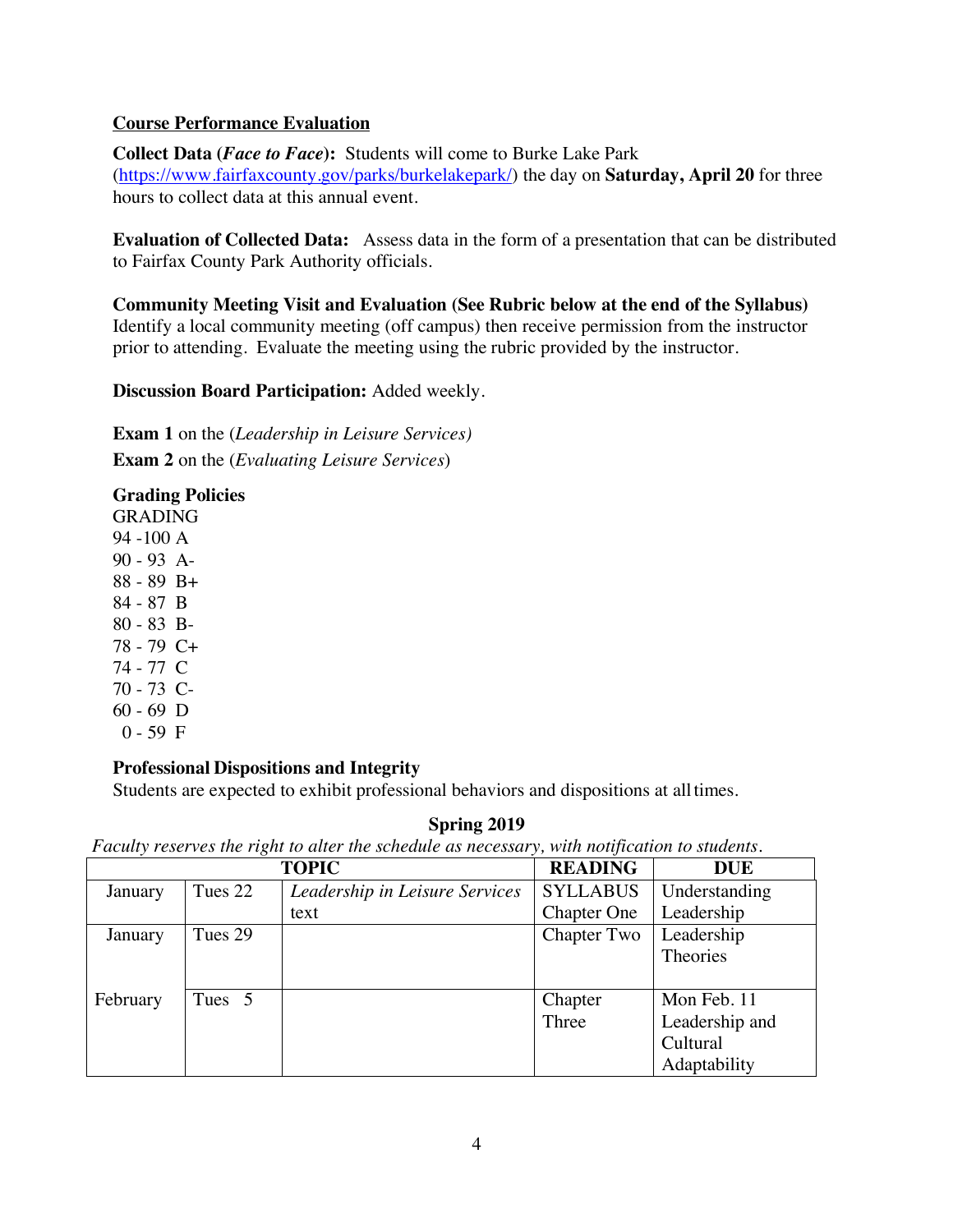|          | Tues 12           |                                    | <b>Chapter Four</b> | Mon Feb. 18              |
|----------|-------------------|------------------------------------|---------------------|--------------------------|
|          |                   |                                    |                     | Communication            |
|          |                   |                                    |                     | Skills for Leaders       |
|          | Tues 19           |                                    | Chapter             | Mon Feb. 25              |
|          |                   |                                    | Seven               | Behavioral               |
|          |                   |                                    |                     | Management -             |
|          |                   |                                    |                     | Influencing and          |
|          |                   |                                    |                     | <b>Inspiring Desired</b> |
|          |                   |                                    |                     | <b>Behaviors</b>         |
| February | Tues 26           |                                    | Test 1              | Mon Mar. 4               |
| March    | Tues <sub>5</sub> | <b>Evaluating Leisure Services</b> | <b>Chapter One</b>  | Mon. Mar. 18             |
|          |                   | text                               |                     | Introduction to          |
|          |                   | Henderson, K. A., $\&$             |                     | Foundations for          |
|          |                   | Bialeschki, M. (2010). (3rd        |                     | Evaluation               |
|          |                   | ed.). State College, PA:           |                     |                          |
|          |                   | Venture Publishing, Inc.           |                     |                          |
|          | Tues 19           |                                    | <b>Chapter One</b>  | Mon Mar. 25              |
|          |                   |                                    |                     | EVAL 1.1, 1.8,           |
|          |                   |                                    |                     | 1.9, 1.10                |
|          |                   |                                    |                     |                          |
|          | Tues 26           | <b>Identify Community Meeting</b>  |                     |                          |
|          |                   | Visit and inform Dr. Wiggins       |                     |                          |
|          |                   | (See Evaluation Rubric at          |                     |                          |
|          |                   | the end of this syllabus)          |                     |                          |
| April    | Tues <sub>2</sub> |                                    | <b>Chapter Two</b>  | Mon Apr. 8               |
|          |                   |                                    |                     | EVAL 2.1, 2.4,           |
|          |                   |                                    |                     | 2.5, 2.6, 2.7, 2.8       |
|          | Tues <sub>9</sub> |                                    | <b>Chapter Two</b>  | Mon Apr. 15              |
|          |                   |                                    |                     | EVAL 2.9, 2.10,          |
|          |                   |                                    |                     | 2.11, 2.12, 2.16         |
|          | Tues 16           |                                    | Chapter             | Mon Apr. 22              |
|          |                   |                                    | Three               | EVAL 3.2, 3.7            |
|          |                   |                                    |                     | <b>Evaluation</b>        |
|          |                   |                                    |                     | Questionnaire            |
|          |                   |                                    |                     | <b>Assessment</b>        |
|          | 20<br>Sat         | <b>Baskets and Bunnies -Burke</b>  |                     |                          |
|          |                   | <b>Lake Park, NVRPA Event</b>      |                     |                          |
|          | Tues 23           |                                    | <b>Chapter Four</b> | Mon Apr. 29              |
|          |                   |                                    |                     | EVAL 4.1, 4.2,           |
|          |                   |                                    |                     | 4.3, 4.4, 4.5, 4.6       |
|          |                   |                                    |                     | <b>Leadership Visit</b>  |
|          |                   |                                    |                     | and Evaluation           |
|          |                   |                                    |                     | <b>Matrix</b>            |
|          |                   |                                    |                     | <b>Completed</b>         |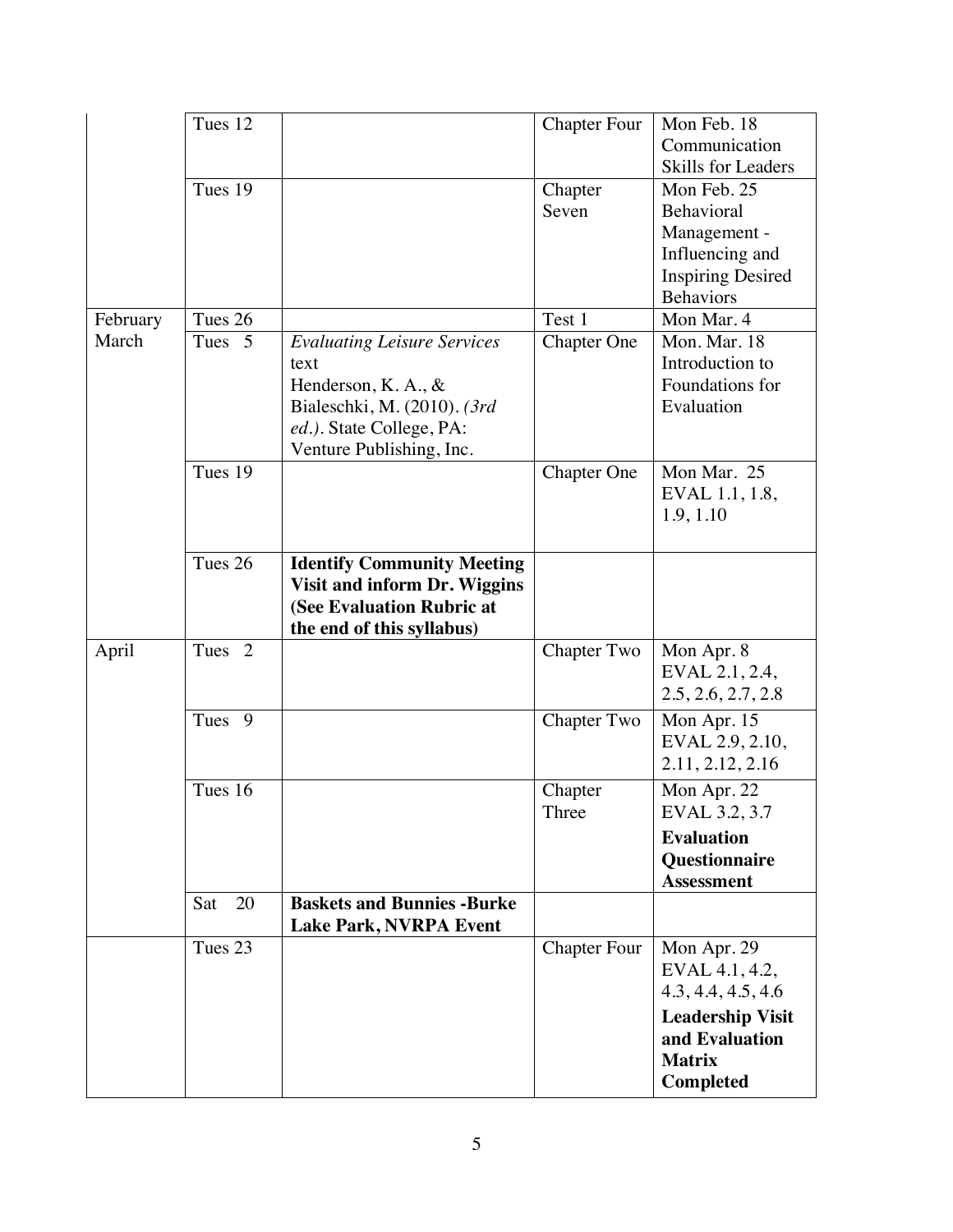| April | Tues 30 |  | Test 2 by May 6 at<br>11:59p.m. |
|-------|---------|--|---------------------------------|
|       |         |  |                                 |

# **Core Values Commitment**

The College of Education and Human Development is committed to collaboration, ethical leadership, innovation, research-based practice, and social justice. Students are expected to adhere to these principles: http://cehd.gmu.edu/values/.

# **GMU Policies and Resources for Students**

*Policies*

- Students must adhere to the guidelines of the Mason Honor Code (see https://catalog.gmu.edu/policies/honor-code-system/ ).
- Students must follow the university policy for Responsible Use of Computing (see http://universitypolicy.gmu.edu/policies/responsible-use-of-computing/).
- Students are responsible for the content of university communications sent to their Mason email account and are required to activate their account and check it regularly. All communication from the university, college, school, and program will be sent to students **solely** through their Mason email account.
- Students with disabilities who seek accommodations in a course must be registered with George Mason University Disability Services. Approved accommodations will begin at the time the written letter from Disability Services is received by the instructor (see https://ds.gmu.edu/).
- Students must silence all sound emitting devices during class unless otherwise authorized by the instructor.

*Campus Resources*

- Support for submission of assignments to Tk20 should be directed to  $\frac{tk20\text{help@gmu.edu}}{tk20\text{help@gmu.edu}}$ or https://cehd.gmu.edu/aero/tk20. Questions or concerns regarding use of Blackboard should be directed to http://coursessupport.gmu.edu/.
- For information on student support resources on campus, see https://ctfe.gmu.edu/teaching/student-support-resources-on-campus

**For additional information on the College of Education and Human Development, please visit our website https://cehd.gmu.edu/students/ .**

# **Community Meeting Visit Evaluation Rubric**

Name of Community Meeting: \_\_\_\_\_\_\_\_\_\_\_\_\_\_\_\_\_\_\_\_\_\_\_\_\_\_\_ Date *and* Time Attended: \_\_\_\_\_\_\_\_\_\_\_\_\_\_\_\_\_\_\_\_\_\_\_\_\_\_\_\_\_\_\_\_